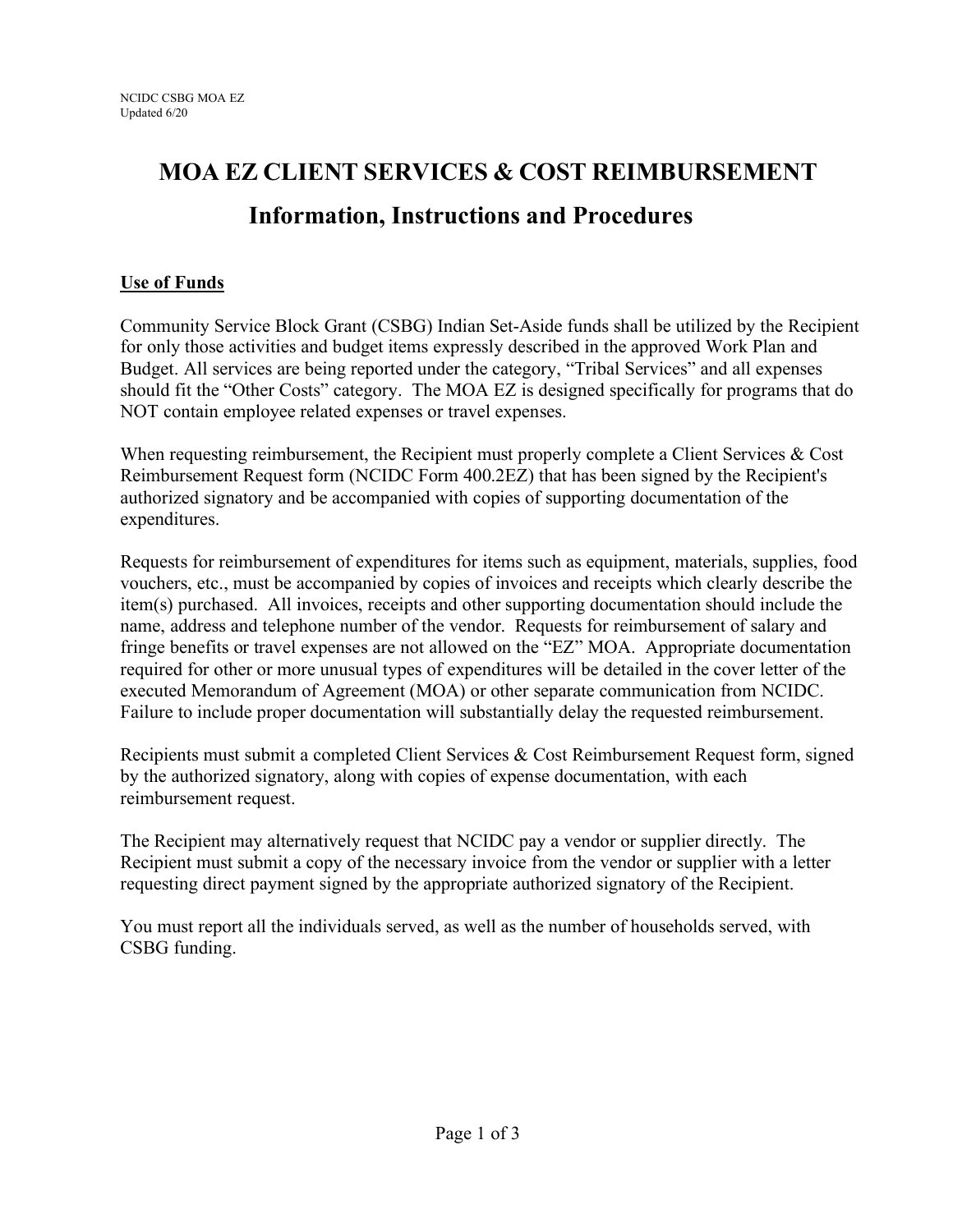# **Instructions for Completing the Client Services & Cost Reimbursement Request**

### **Recipient Name and Address**

Use the name and address exactly as they appear on the Face Page of the approved Memorandum of Agreement (no abbreviations). If your mailing address has changed, please send NCIDC a formal notice of change signed by the Recipient's authorized signatory. Indicate contact person, their phone number, e-mail address and FAX number.

#### **Client Services Section**

Complete items **1 MOA #, 2 MOA Amount** and **3 MOA Term Dates**, exactly as they appear on the Face Page of the approved MOA or Work Plan and Budget Form.

- *4. Identified Need/Problem, Goal and Service Code –* Use the description of activities on the approved Work Plan and report on what actually happened.
- *5. Service Code, Number Of Clients Served and Households Served*
	- *5a) Service Code Number* Leave blank, for NCIDC USE ONLY.
	- *5b) Actual # of Clients Served* Enter the number of individuals served through the project to date. The number entered should not be a projection, but reflect the actual number of individuals served based on your client intake data or other project Management Information System (MIS).
	- *5c) Actual # of Households Served* Enter the number of households served through the project to date. A household is one or more people living in the same home.

Example of reporting data for individuals and households.

Number served in the program: Family  $1 = 1$  child Family  $2 = 1$  child Family  $3 = 2$  children Family  $4 = 1$  child Family  $5 = 2$  children Family  $6 = 1$  child Family  $7 = 2$  children

In this hypothetical youth services report, there would be 10 individuals (children) and seven households served.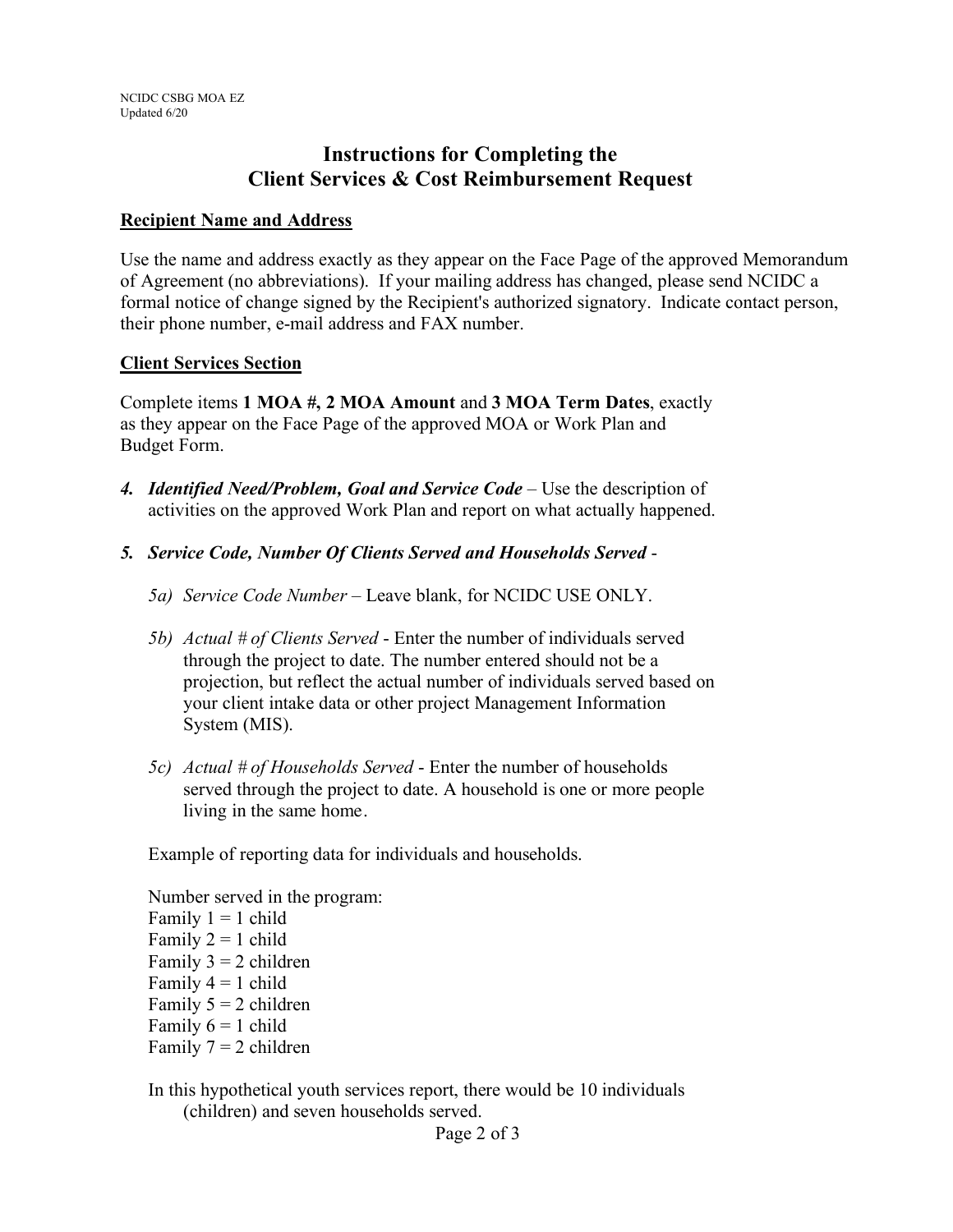#### *6. Number of Volunteer Hours*

*6) Total Number of Volunteer Hours* - Working form the approved Work Plan, enter the actual total number of volunteer hours donated to your project. If you have none, enter zero.

#### **Cost Reimbursement Section**

- 1. *MOA Authorized Budget -* In Column (1) enter the amount that appears in the budget section on the approved Work Plan and Budget form.
- 2. *Prior Reimbursement (if any) -* In Column (2) enter for each line item the totals from Column (5) of the previous Cost Reimbursement Request Form. If this is the first reimbursement request, leave this column blank.
- 3. *Current Reimbursement Request -* In Column (3) enter the amount currently being requested for each line item.
- 4. *Total -* In Column (4) enter for each line item the total amount of all cost reimbursement requests to date. By adding Column (2) to Column (3), to you will arrive at this total amount. This should equal the total amount of reimbursement requests to date including the one being prepared.
- 5. *MOA EZ Balance Remaining-* Column (5) is the remaining balance for each line item of your approved MOA budget. By subtracting Column (4) from Column (1), you will arrive at the correct amount.

#### **Authorized Signature Section**

*Authorized Signature -* An original signature of the authorized signatory is required to certify the CLIENT SERVICES & COST REIMBURSEMENT REQUEST.

*Name & Title* - Print the name and title of the authorized signatory signing this request.

*Date -* Enter the date the CLIENT SERVICES & COST REIMBURSEMENT REQUEST was signed.

## **MODIFICATION PROCEDURES**

The MOA EZ system is designed to minimize the need for modifications. Recipient may request a change to the approved project narrative and/or budget by submitting the following information to NCIDC for approval:

- a. Cover letter summarizing the need for and type of proposed changes with the appropriate authorizing signature;
- b. Revised project narrative description, if applicable; and/or